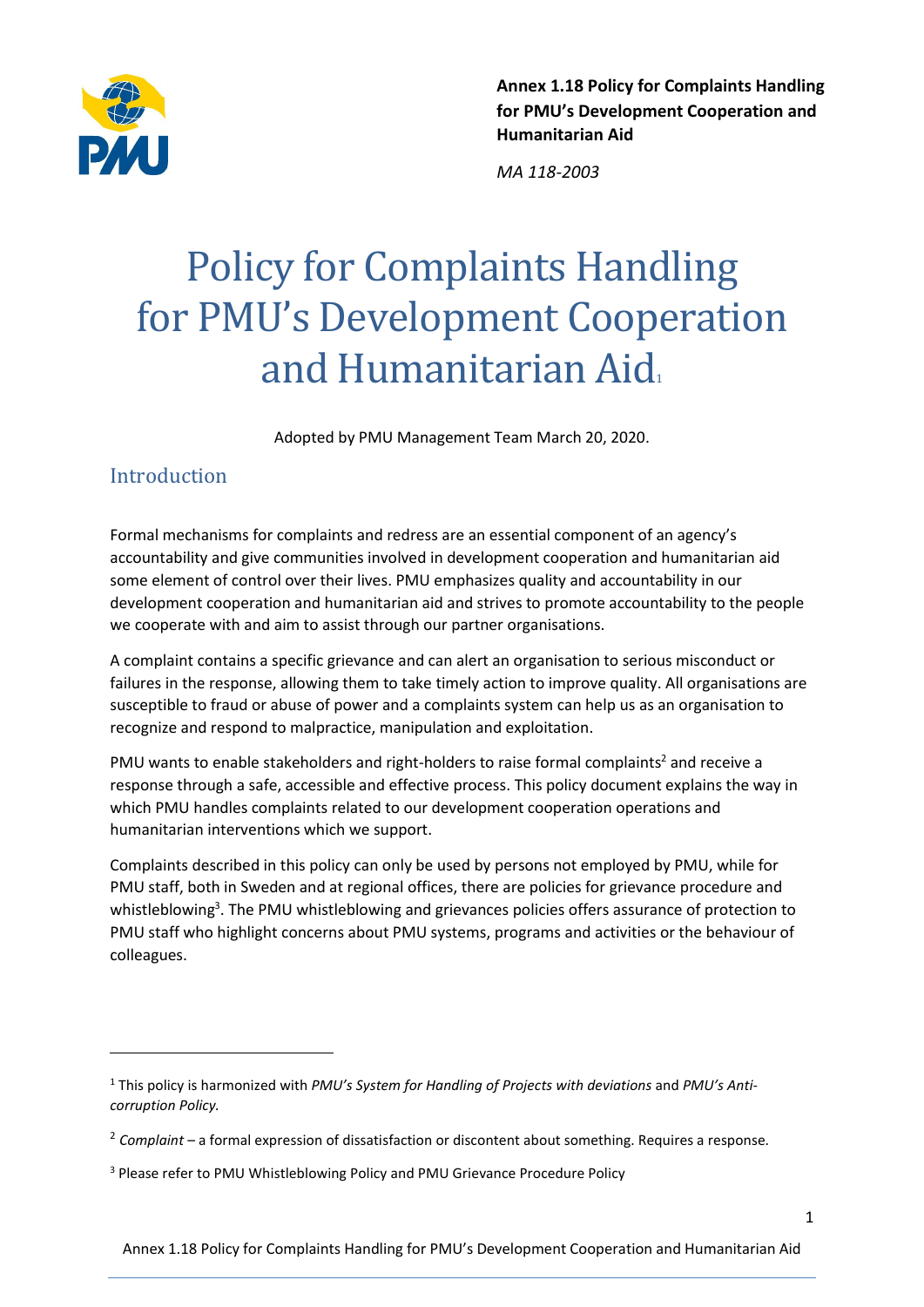

# The aim of PMU's Complaints Handling System

- improve our accountability to our partners and beneficiaries
- ensure the respect and dignity of those wishing to raise an issue, concern or complaint about PMU
- raise awareness amongst partners, beneficiaries and other stakeholders' right to raise concerns and complaints with PMU
- protect and guide PMU staff in handling complaints
- allow us to rectify mistakes
- alert us to problems in our work
- help us to continuously learn and improve
- strengthen the relationship between PMU and our partners
- improve the effectiveness of our work
- ensure that partners, communities and people being part of a PMU-funded effort, including vulnerable and marginalized groups, are aware of the existence of a complaints response mechanism established for their use.
- ensure that partners, communities and people being part of a PMU-funded effort consider the complaints response mechanism to be accessible, effective, confidential and safe.
- ensure that complaints are investigated, resolved and results fed back to the complainant within the stated timeframe

PMU will promote the need for a complaints response mechanisms with implementing partners and will provide support to them in developing such mechanisms.

Nothing in this policy should be understood as taking away the right of any individual, group or organisation to seek redress under any relevant legislation.

# The Right to Complain

PMU's CRM works on two levels:

1

1. PMU's CRM<sup>4</sup> gives stakeholders<sup>5</sup> the right to complain if *PMU* or *PMU's implementing partners and/or its staff* have not fulfilled its commitments and failed to live up to its promises.

<sup>4</sup> *Complaint and Response Mechanism (CRM*) – a formalised mechanism that provides a safe, accessible and effective channel for individuals to raise complaints and for a response or redress to be given.

<sup>5</sup> PMU's implementing partners and their employees, representatives from Swedish partner organisations, and institutional donors and other donor organisations of PMU.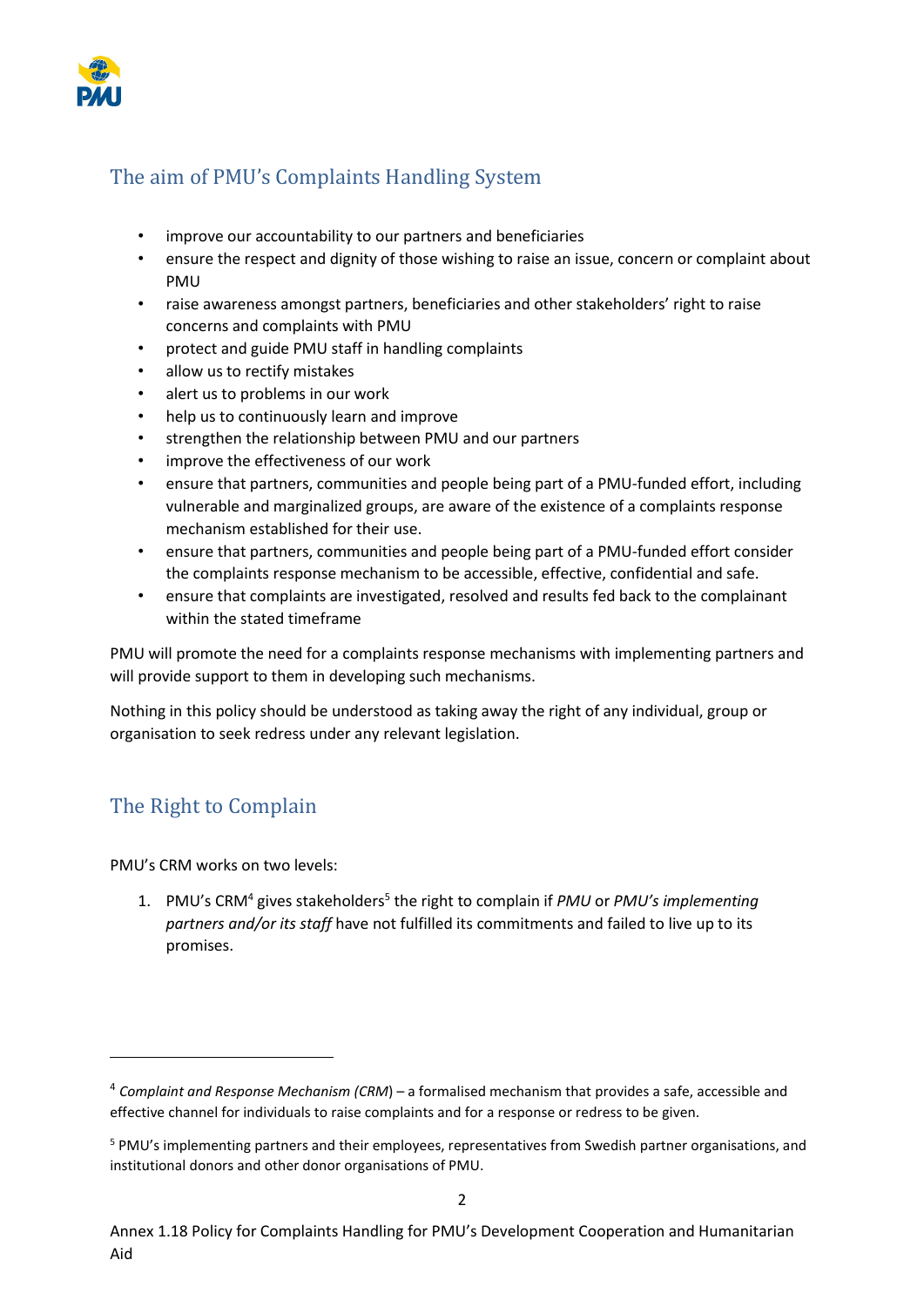

**.** 

2. PMU's CRM gives the right-holders as well as affected communities and institutions<sup>6</sup> involved in PMU supported development cooperation projects and humanitarian projects the right to complain if *PMU* or *PMU's implementing partners and/or its staff* has not fulfilled its commitments and failed to live up to its promises.<sup>7</sup>

## Who can complain and what is it possible to complain about?

Complaints from the following categories of stakeholders will be addressed through the CRM of PMU:

- PMU's implementing partners and their employees
- representatives from Swedish partner organisations
- institutional donors and other donor organisations of PMU
- right-holders<sup>8</sup> as well as affected communities and institutions involved in PMU supported development cooperation projects and humanitarian projects

In order for a complaint to be considered as valid it must, however, refer to formal commitments or promises that PMU has made, see below. In order to have an understanding of these formal commitments, PMU has published this policy document and related documents on PMU's website [www.pmu.se](http://www.pmu.se/) and will also spread them directly to implementing partner organisations. PMU cannot investigate complaints related to projects that have not been financed by or through PMU.

PMU's implementing partners and their employees, representatives from Swedish partner organisations, and institutional donors and other donor organisations of PMU can submit complaints relating to:

 compliance of Agreements for Cooperation and Project Agreements with implementing partners

<sup>6</sup> *Affected communities and institutions* – different target groups being defined as recipients in a project or a program.

<sup>&</sup>lt;sup>7</sup> In the first place these complaints should be reported to and action should be taken by PMU's implementing partners. Several of PMU's partners have their own CRM. If PMU's implementing partners have failed to respond in an appropriate manner, it is possible to use PMU's CRM, if the complaint falls within the criteria mentioned below.

<sup>8</sup> *Right holder* - there are a number of terms for the end user of development and humanitarian assistance, including right holder, beneficiary, disaster survivor, and client. Throughout this policy, we have used the word *right holder*, not necessarily because we think this is the best term, but for simplicity.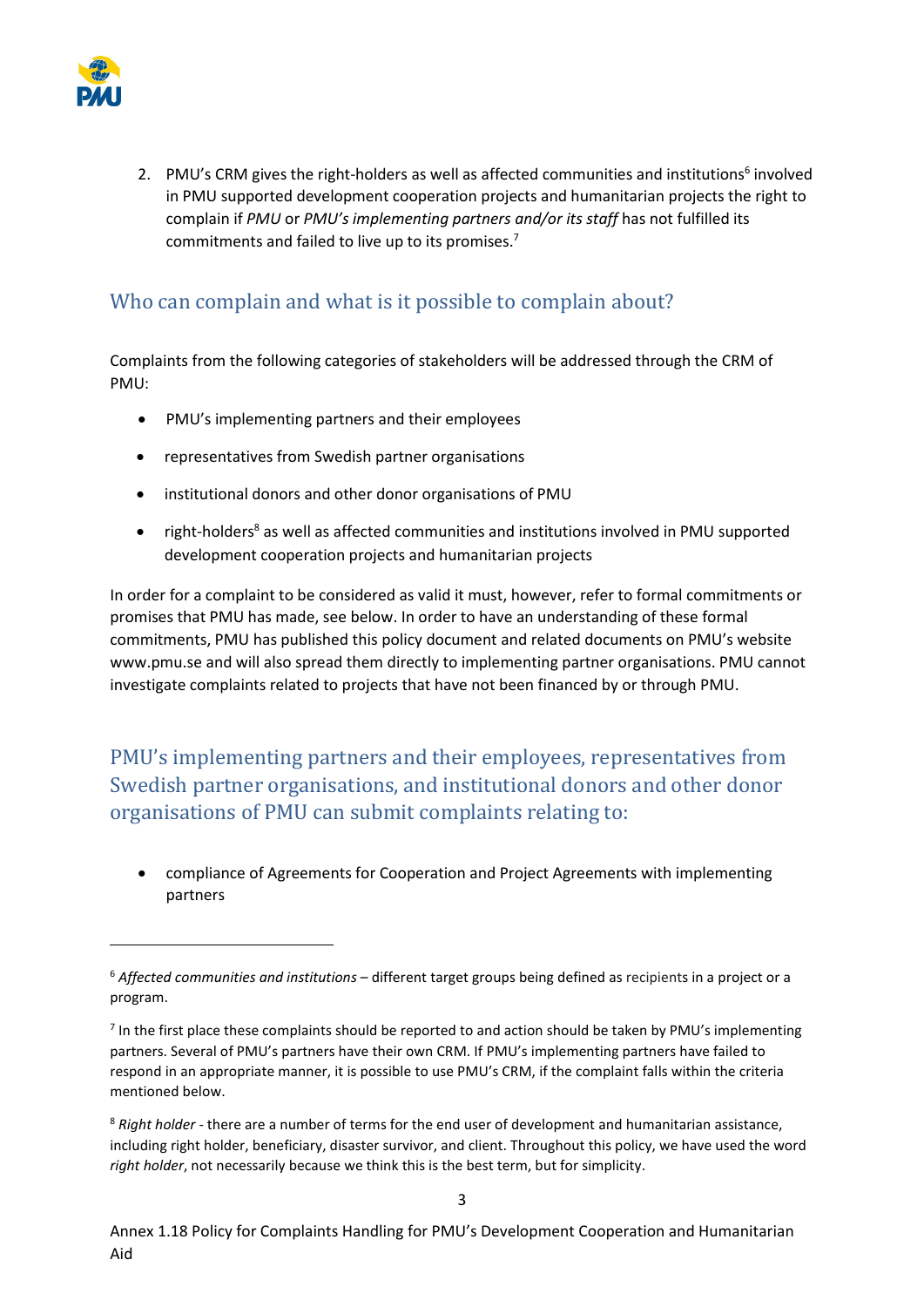

- compliance of Agreements of Cooperation and Project Agreements with Swedish Partner organisations
- compliance of general agreements and project agreements with Sida, the SMC, Radiohjälpen and other donor organisations
- inappropriate behaviour/conduct of a PMU staff member<sup>9</sup>
- misuse of funds/fraud and other kinds of corruption or criminal offences, breaches of legal obligations and/or codes of conduct, damage to the environment or health and safety by one of PMU's partners or by PMU

Right holders and affected communities and institutions in PMU supported development cooperation projects and humanitarian projects can submit complaints relating to:

- inappropriate behaviour/conduct of a PMU implementing partner's local staff member
- inappropriate behaviour/conduct of a PMU staff member $10$
- misuse of funds/fraud and other kinds of corruption or criminal offences, breaches of legal obligations, damage to the environment or health and safety by one of PMU's partners or by PMU
- disputes over PMU partner's program implementation. However, this should primarily be the responsibility of the implementing partner. E.g. opinions on whether the implementing partner is working according to the project plan (for example if partner is perceived to act partially when selecting target groups) should primarily be the responsibility of the implementing partner and should be addressed directly to the implementing partner organisation, which is expected to handle such complaint within their own CRM and should provide a response to the complainant. Complaints regarding a an approved project's goal, time plan, criteria for selection of beneficiaries/right holders etc. should be answered primarily by the local partner. Only if PMU's implementing partner has failed to respond in an appropriate manner, or not responded at all after complaints have been made several times, is it possible for PMU to handle these kinds of issues. PMU takes a serious view on all kinds of abuse of power<sup>11</sup> by both expatriate and local staff, i.e. persons who are employed by PMU or by PMU's implementing partner. Complaints to PMU in cases of abuse of power,

1

<sup>9</sup> All PMU staff have signed *Code of Conduct for all PMU employees* and its annex *PMU Child Safeguarding Code of Conduct*.

<sup>&</sup>lt;sup>10</sup> See above.

<sup>11</sup> As defined in *Special measures for protection from sexual exploitation and sexual abuse* of the UN's Secretary General (bulletin ST/SGB/2003/13), also referred to as *SGB*. Where the SGB establishes a stricter standard than local laws, the standards of the SGB will prevail.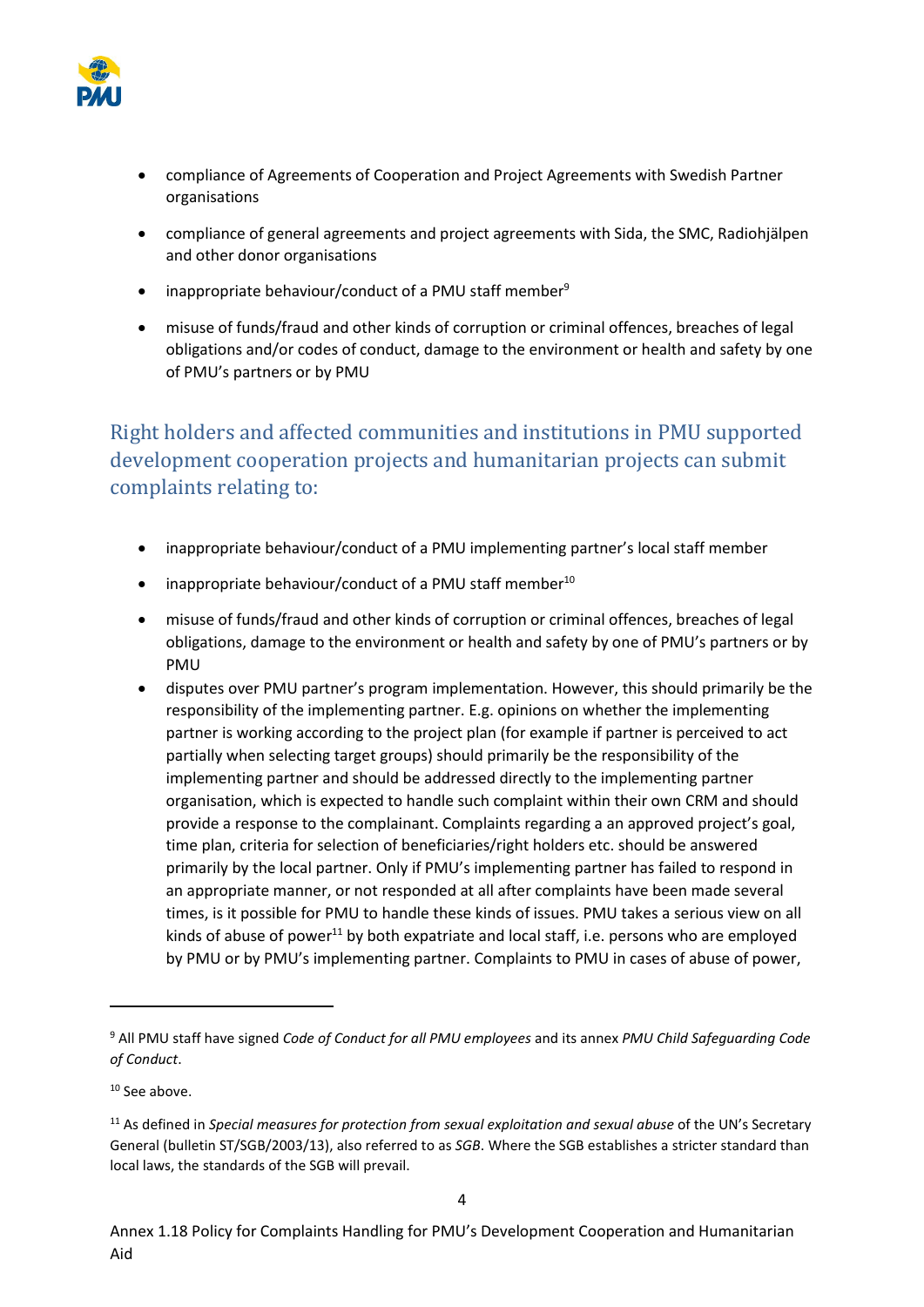

such as corruption or other forms of abuse of power, including sexual exploitation and abuse, by staff employed by PMU or by a local partner will be given priority.

PMU takes its commitments seriously and therefore takes all opinions and grievances seriously. All complaints are valuable for PMU also in order to learn and improve and avoid future shortcomings.

PMU's implementing partners are also expected to assure that basic information about PMU's CRM, as well as the partner's own CRM and how it works, is presented in a language, format and media which is relevant and accessible and can be understood by the staff of the organisation and the right holders as defined above.

Right holders and affected communities and institutions in PMU supported development cooperation projects and humanitarian projects can submit complaints relating to:

- inappropriate behaviour/conduct of a PMU implementing partner's local staff member
- $\bullet$  inappropriate behaviour/conduct of a PMU staff member<sup>12</sup>
- misuse of funds/fraud and other kinds of corruption or criminal offences, breaches of legal obligations, damage to the environment or health and safety by one of PMU's partners or by PMU
- disputes over PMU partner's program implementation. However, this should primarily be the responsibility of the implementing partner. E.g. opinions on whether the implementing partner is working according to the project plan (for example is penalizing any category of people) should primarily be the responsibility of the implementing partner and should be addressed directly to the implementing partner organisation, which is expected to handle such complaint within their own CRM and should provide a response to the complainant. Complaints regarding a an approved project's goal, time plan, criteria for selection of beneficiaries/right holders etc. should be answered primarily by the local partner. Only if PMU's implementing partner has failed to respond in an appropriate manner, or not responded at all after complaints have been made several times, is it possible for PMU to handle these kinds of issues .

PMU takes a serious view on all kinds of abuse of power<sup>13</sup> by both expatriate and local staff, i.e. persons who are employed by PMU or by PMU's implementing partner. Complaints to PMU in cases

**.** 

<sup>12</sup> See above.

<sup>13</sup> As defined in *Special measures for protection from sexual exploitation and sexual abuse* of the UN's Secretary General (bulletin ST/SGB/2003/13), also referred to as *SGB*. Where the SGB establishes a stricter standard than local laws, the standards of the SGB will prevail.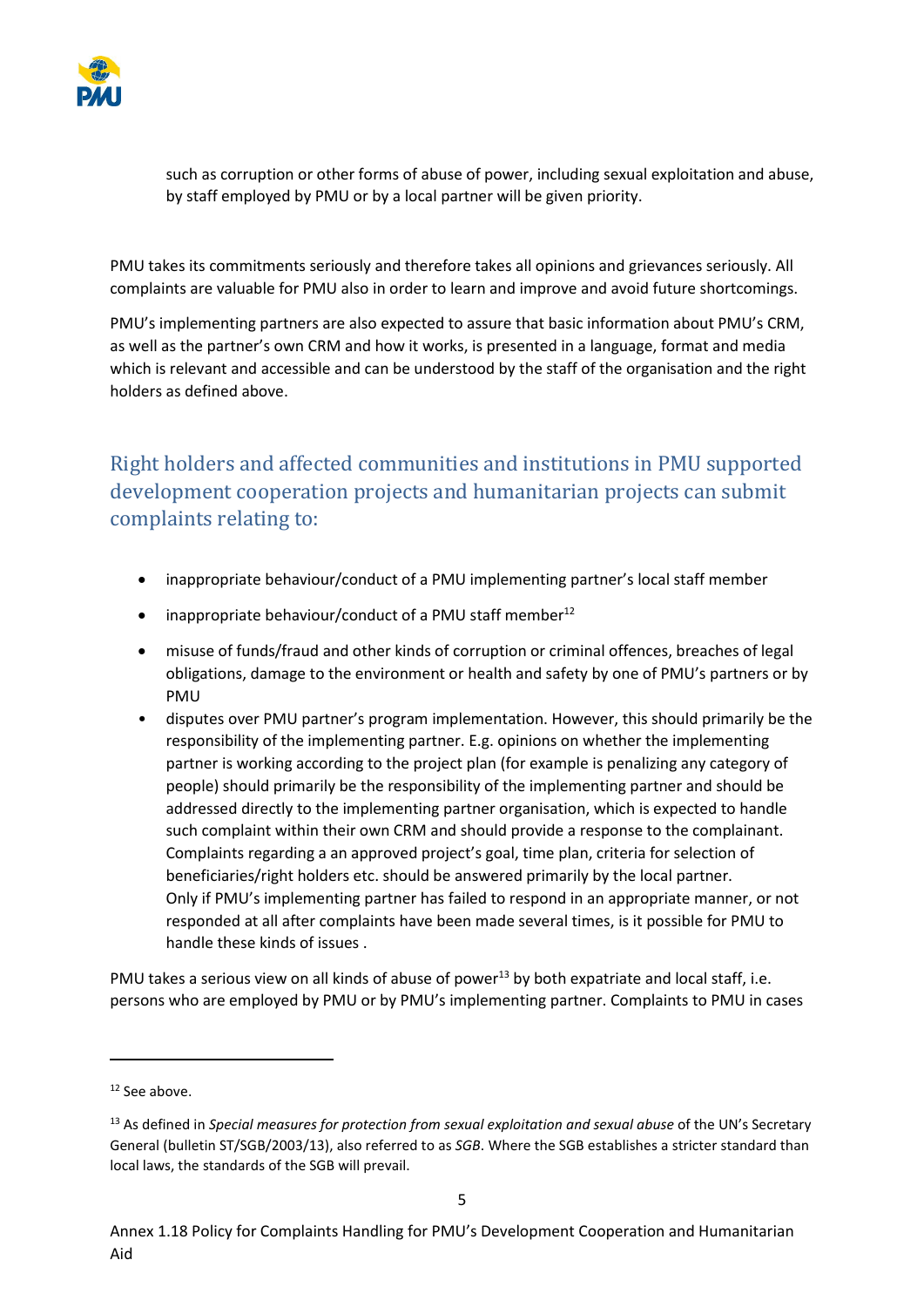

of abuse of power, such as corruption or other forms of abuse of power, including sexual exploitation and abuse, by staff employed by PMU or by local partner will be given priority.

## Obligation of the PMU partner

According to agreements between PMU and PMU's implementing partners, they agree to work actively to prevent, counteract, uncover and identify any form of illegal or inappropriate handling or other form of misuse of funds. PMU's implementing partners also undertake to notify PMU immediately, investigate and, if necessary, take legal action against the party/parties suspected, for good reason, of theft, fraud, corruption or other illegal inappropriate handling or other forms of misuse of funds. This applies to all forms of abuse of power or position to gain own benefits, including sexual harassment or abuse. In such cases, PMU always initiates an investigation, and if suspicions are confirmed, PMU will take the necessary measures, and, when relevant, also legal action. PMU has the right to cancel its support and terminate the existing agreement, and the implementing partner may be obliged to repay the funding.

## How to complain?

Complaints can be forwarded in the following way:

- 1) By using PMU's complaint template, which can be found at the bottom of the home page of the English language part of PMU's website [www.pmu.se/en](http://www.pmu.se/). PMU recommends the use of this format since it provides PMU with all necessary information for a proper investigation and a correct and swift response. If the complaint is confidential, please note this when filing the complaint.
- 2) By sending an e-mail to one of the following addresses: [complaint@pmu.se](mailto:complaint@pmu.se) or [klagomal@pmu.se](mailto:klagomal@pmu.se)
- 3) By sending an SMS to +46-(0)76-5369620

PMU's Head of Programme, Ove Gustafsson, is the focal person at PMU for complaints handling. If the complaint concerns the focal person, it should be sent to the director of PMU. Complaints can also be sent outside of these mechanisms directly to a staff member of PMU.

Complaints that are not considered as valid complaints according to this policy document will not be registered by PMU as complaints. They are categorized as feedback<sup>14</sup> and will be handled within PMU's regular system for learning and improvement. It should be noted that PMU welcomes all forms of feedback and suggestions.

#### Response to Complaints

**.** 

 $14$  Feedback – a positive or negative informal statement of opinion. Does not require a response.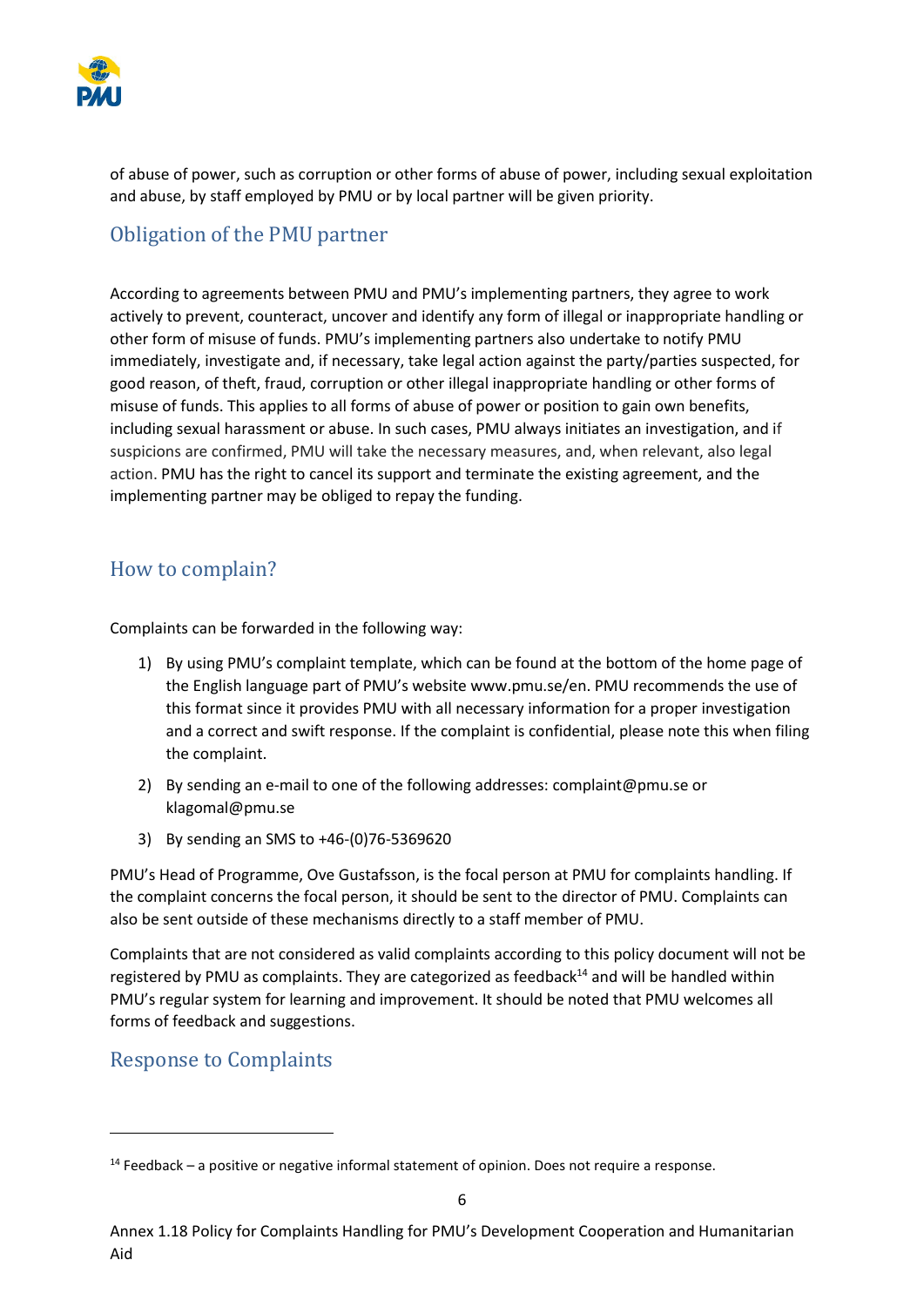

**.** 

All complainants can choose the way to receive a written response, be it by letter, e-mail, or SMS. The normal procedure will be to deliver the response in the same way as the complaint was received. I. Non-valid complaint: Feedback to the complainant within 30 days (it takes longer in July during annual leave) that PMU won't make an investigation, with a brief explanation to why. A non-valid complaint feeds into PMU learning process.

II. Valid non-confidential complaint. Feedback to the complainant within 30 days (it takes longer in July during annual leave) about further PMU process. Response to the complainant about the result of the investigation and decision made by PMU, should normally be given to the complainant within 90 days from the date when a complaint was made.

III. Valid confidential complaint. Feedback to complainant within 14 days (it takes longer in July during annual leave) about the continued PMU process. Response to the complainant about the result of investigation and decision made by PMU, should normally be given to the complainant within 45 days from the date when a complaint was made.

In the event of failure of data and/or e-mail systems, delays and loss of recently sent information can occur. Therefore, if the time limits above have passed, the complainant should submit his/her complaint again.

# PMU's Internal Complaints Handling Procedure

In order to assure an appropriate and timely response to your complaint, it is handled according to the following procedures.

Your complaint is received by the CRM administrator<sup>15</sup>, who makes an examination if it is a *non-valid, valid non-confidential16 or valid confidential17 complaint* and will register a valid complaint in the PMU system*.* The CRM administrator also makes an examination if a valid complaint is a *nonconfidential* or a *confidential complaint*.

If the complaint is a *non-valid complaint* PMU will give feedback to complainant within 30 days (it takes longer in July) that PMU won't make an investigation. Also a non-valid complaint feeds into the PMU learning process.

The process of handling valid *non-confidential* or *confidential complaints*, are presented in the attached flow charts, annexes 1 and 2*.*

<sup>&</sup>lt;sup>15</sup> The person at PMU responsible for the internal administration of complaints, currently the Head of Programming.

<sup>&</sup>lt;sup>16</sup> Normally, complaints that are considered as non-sensitive are complaints not connected to abuse of power such as e.g. challenges to the use of selection criteria, or opinions on whether the implementing partner is working according to the project plan, etc.

 $17$  Normally, complaints that are considered as sensitive are e.g. complaints related to abuse of power incl. sexual exploitation and abuse, corruption or gross misconduct or malpractice.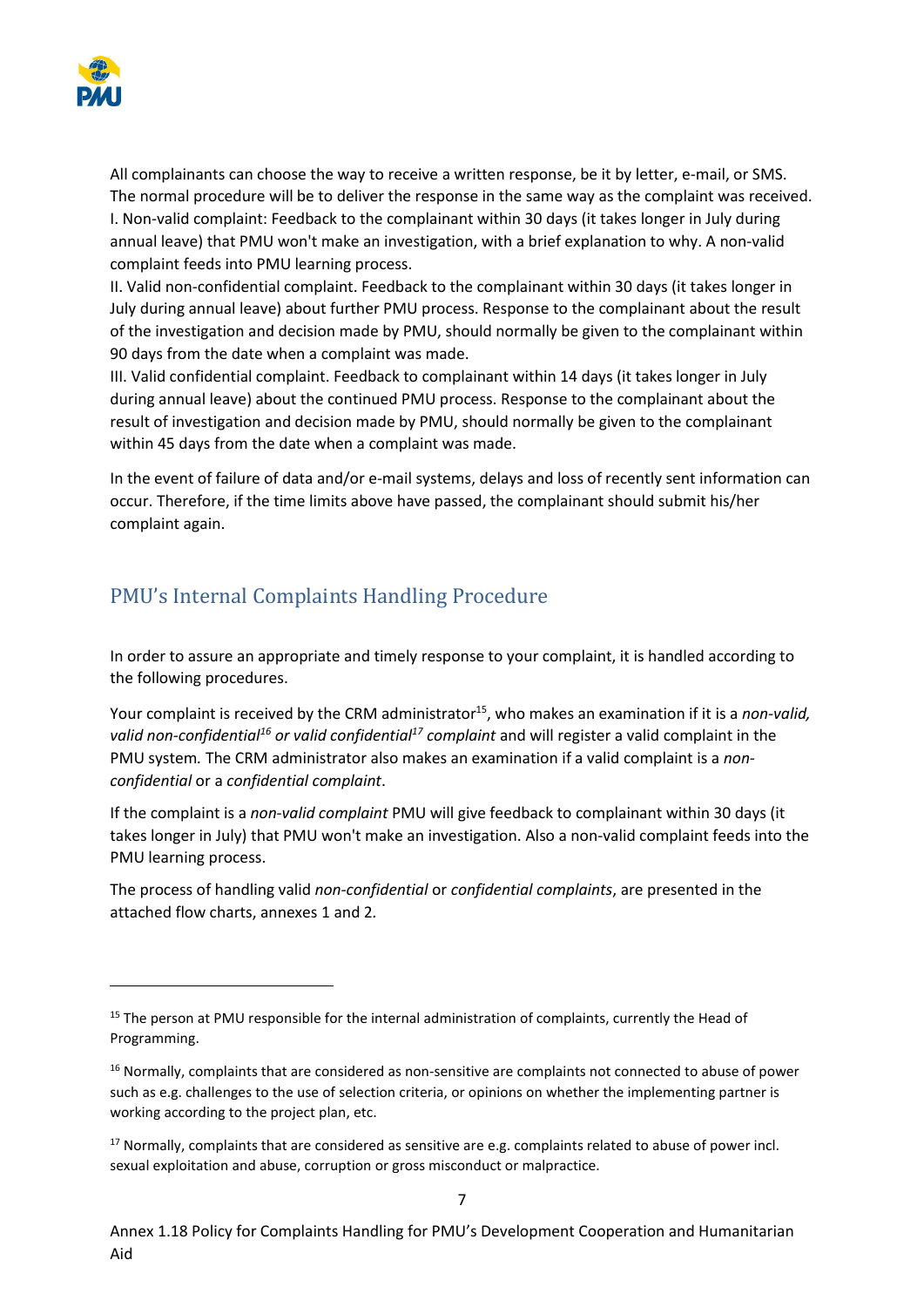

1

# Confidentiality and Non-Retaliation Policy

PMU's Policy for Complaints Handling also includes a policy on confidentiality and non-retaliation in order to avoid any negative consequences for anyone filing a complaint. The complainant should not risk any kind of retaliation.

All complaints where the complainant has asked for confidentiality, will also be treated with confidentiality. Furthermore, if PMU believes that it would pose a risk to a complainant if a complaint became known, PMU will treat it as confidential even if this is not asked for. This may be the case when a complaint includes serious allegations regarding:

- fraud and corruption
- sexual exploitation and abuse $^{18}$
- serious mismanagement
- any issue where an investigation could lead to disciplinary action or criminal prosecution

Every effort will be made to keep the identity of the complainant confidential. There may, however, be circumstances in which, because of the nature of the investigation or disclosure, it will be necessary to disclose the identity of the complainant (e.g. in cases of corruption and sexual abuse). This may occur in connection with associated disciplinary or legal investigations or proceedings. In these cases, PMU will make efforts to inform the complainant that the identity is likely to be disclosed. If it is necessary for the complainant to participate in an investigation or legal process, the fact that the complainant made an original disclosure will be kept confidential, so far as it is reasonably practicable, and all reasonable steps will be taken to protect the complainant from any victimization or detriment as a result of having made a disclosure.

In order not to jeopardize any investigation into the alleged malpractice, the complainant will also be expected to keep the fact that s/he has raised a concern, the nature of the concern and the identity of those involved, confidential.

Social and power dynamics must be assessed before deciding on the best way to intervene. Particular attention should always be paid to the specific needs of elderly people, women, children, people with disabilities and others who might be marginalised.

Care will be taken in deciding who needs to have access to what information within the organisation. Given the social stigma associated with sexual exploitation and abuse and the very real danger that women and children reporting such abuse could face retaliation from perpetrators and their own families, PMU will assess the best way to intervene to ensure that a complaint will be treated

<sup>18</sup> PMU is applying the definitions in the document *Special Measures for Protection from Sexual Exploitation and Sexual Abuse* of the UN's Secretary General (bulletin ST/SGB/2003/13).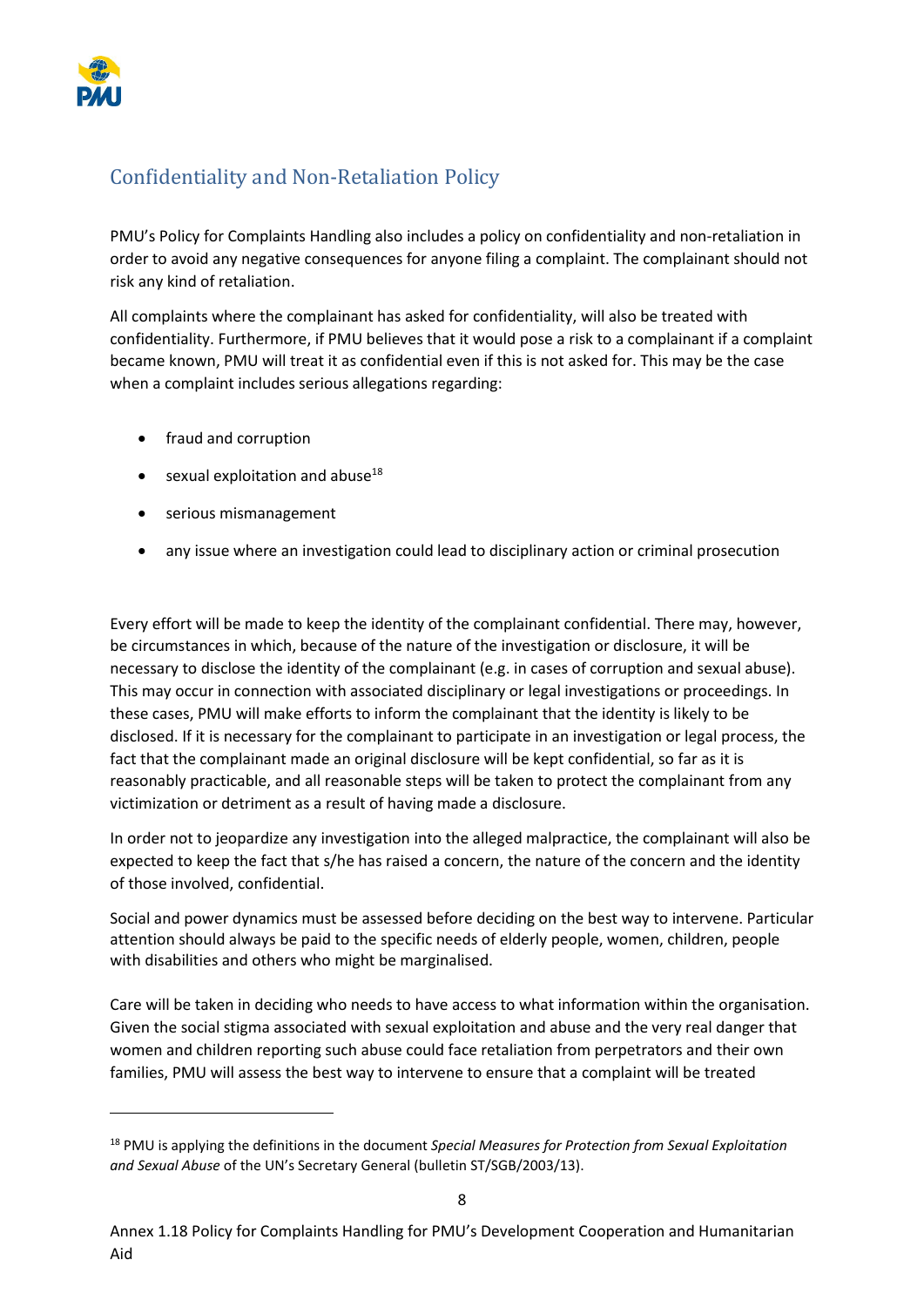

confidentially and that they will face no danger of retaliation.

# Appeals

If the complainant considers PMU's response to the complaint as not appropriate, s/he can appeal the decision through the same entry points used for filing the complaint. Appeals can also be sent directly to the director of PMU's legal entity, madeleine.hansson@pingst.se. An explanation as to why the complainant finds the response non-appropriate should in these cases be attached, including the reference number of the original complaint. Appeals are handled by a team of senior officials, which functions as a superior complaints board<sup>19</sup>.

PMU is a member of the global CHS Alliance. If you wish to make a complaint about PMU to CHS Alliance, please do so using the following email address: complaints@chsalliance.org.<sup>20</sup>

## Referral

If a valid complaint is of a kind that PMU is not capable or authorised to handle, it will normally be referred to a competent body, for example the CHS Alliance or an external auditor.

Disputes over PMU partner's program implementation will normally be referred by PMU to the implementing partner of the program.

PMU will ensure that this is done in a manner consistent with the Confidentiality and Non-Retaliation Policy.

#### GDPR

1

The PMU complaints handling system is in accordance with the GDPR<sup>21</sup> and other relevant legislation.

#### The CRM's of PMU's implementing partner

As a part of PMU's accountability commitments, PMU also encourages and supports its partners to develop and use their own systems for complaints handling within their organisations. This also

 $19$  Currently the Director (Madeleine Hansson), the Chief Financial Officer (Elisabeth Celaya) and the Operations Manager for National Development (Andreas Ardenfors) of PMU's legal entity.

<sup>&</sup>lt;sup>20</sup> For more information, consult: www.chsalliance.org/complaints

<sup>&</sup>lt;sup>21</sup> The General Data Protection Regulation (EU) 2016/679 (GDPR) is a regulation in EU law on data protection and privacy for all individual citizens of the European Union (EU) and the European Economic Area (EEA). It also addresses the transfer of personal data outside the EU and EEA areas.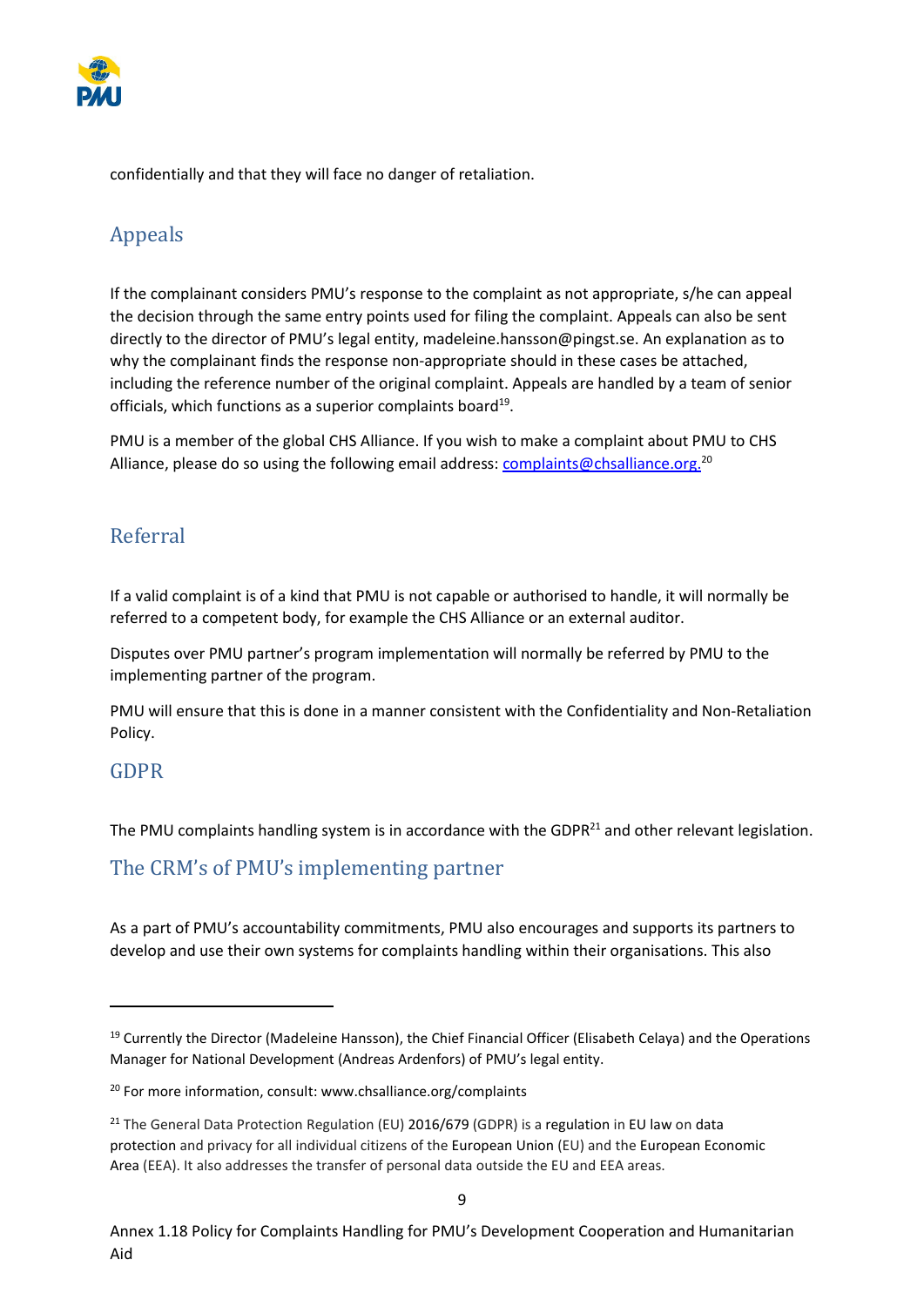

includes project specific system for handling complaints which are developed in dialogue with the right-holders of the respective projects.

PMU's implementing partners are expected, as a minimum standard, to inform the right holders and other stakeholders of the name and contact information of the project managers and key leaders within their organisations, in order to make it possible for right holders and other stakeholders to voice complaints as well as to give feedback to the implementing partner. If the implementing partner has a formal CRM system in place it is expected that this system is used for the operations which PMU supports.

PMU also encourages and supports its partners to develop and use their own systems for handling whistleblowing and internal employee grievances within their own organisations.

## Quality Management

PMU's Complaints and Response Mechanism (CRM) helps PMU to follow its quality and accountability commitments to the stakeholders. The lessons learnt from the complaints that PMU receives are an important part of the development of our quality and accountability management system, including the internal control system.

PMU welcomes feedback from implementing partners, right holders and Swedish partners regarding our Complaints and Response Mechanism (CRM), described in this policy document. The policy is regularly revised based on the feedback PMU receives.

If you have any questions, comments or suggestions regarding PMU's Complaints and Response Mechanism (CRM system), please contact PMU's Head of Programme, Ove Gustafsson on [ove.gustafsson@pmu.se, the a](mailto:ove.gustafsson@pmu.se)dministrator and focal person at PMU for complaints handling.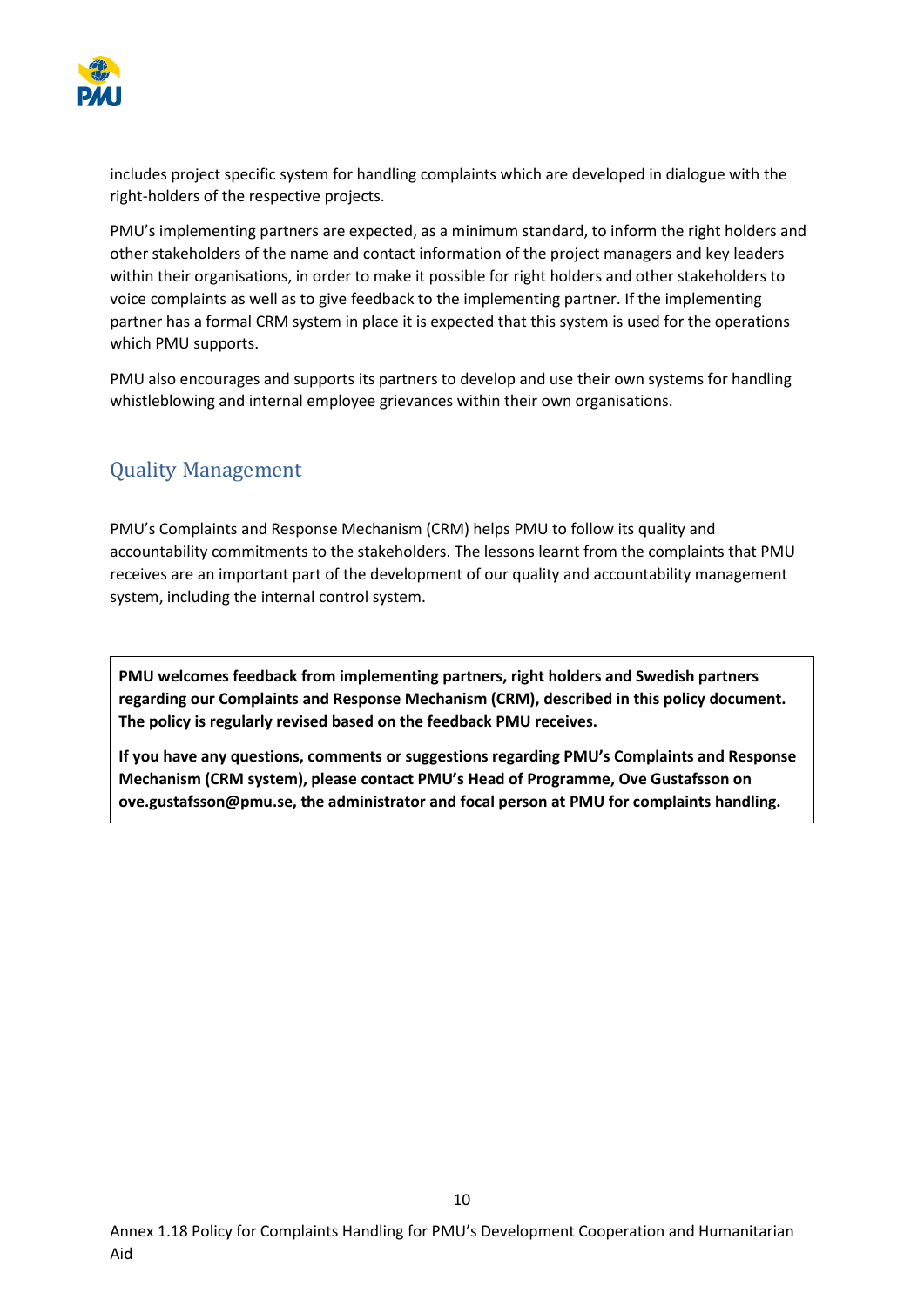

**.** 

# Annex 1. Flow chart for PMU's Complaints handling process regarding stakeholder<sup>22</sup> complaints<sup>23</sup>

Stakeholder/s forwarding a complaint to PMU Non-valid complaint: PMU will give feedback to complainant Complaint recieved by the CRM administrator at within 30 days (it takes longer in July) that PMU won't make PMU. Examination if it is a *non-valid, valid non*an investigation and might forward complaint to more *confidential or valid confidential complaint*. appropriate organisations/agencies. л Valid non-confidential or valid confidential complaint. Ū, Non-confidential complaint: Feedback to Confidential complaint: Feedback to complainant complainant within 30 days (it takes longer in July) within 14 days (it takes longer in July) about further PMU process. about further PMU process. Г J. Investigation made by PMU staff or consultants Investigation made by PMU staff or consultants contracted by PMU, depending on the issue. contracted by PMU, depending on the issue. л Ū Result of investigation analyzed. Decision made by Result of investigation analyzed. Decision made by the PMU Decision-making Forum and/or the PMU the PMU Decision-making Forum about Senior Management Forum about consequences and consequences and further actions. further actions. п Response to complainant according to complaints Response to complainant according to complaints handling policy about result of investigation and handling policy about result of investigation and decision made by PMU. Response should normally decision made by PMU. Response should normally be given to complainant within 90 days. be given to complainant within 45 days. Complaint process feeds into PMU learning process Complaint feeds into PMU learning process and and might influence different PMU processes, might influence different PMU processes, guidelines, guidelines, templates and policies, etc. templates and policies, etc. J. Л Complainant who considers PMU's response not Complainant who considers PMU's response not appropriate, can appeal the decision. Read PMU's appropriate, can appeal the decision. Read PMU's policy for complaints handling for more information. policy for complaints handling for more information.

<sup>&</sup>lt;sup>22</sup> PMU's implementing partners and their employees, representatives from Swedish partner organizations, and Institutional donors and other donor organizations of PMU are defined as the stakeholders in PMU's Complaints Handling system.

<sup>&</sup>lt;sup>23</sup> About following commitments in Agreements for Cooperation and Project Agreements with local partner organizations, commitments in Agreements of Cooperation with Swedish Partner organizations, general agreements and project agreements with Sida, SMC, Radiohjälpen and other donor organizations, and behaviour/conduct of a PMU staff member, read section 4 in this policy for more information.